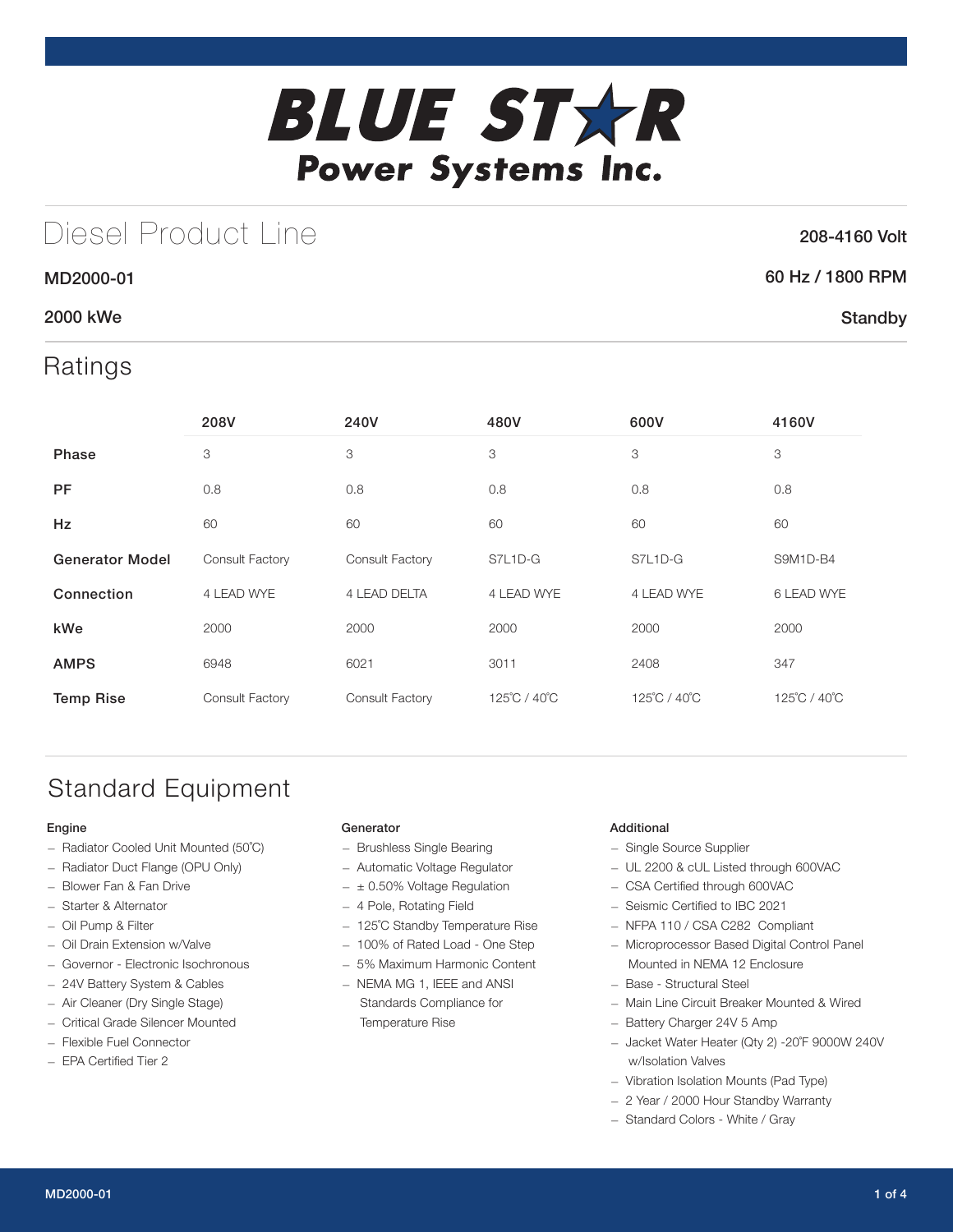### 2000 kWe



# Application Data

| Manufacturer:                                                     | Mitsubishi                                                               | Displacement - Cu. In. (lit):        | 3,989 (65.4)                                   |
|-------------------------------------------------------------------|--------------------------------------------------------------------------|--------------------------------------|------------------------------------------------|
| Model:                                                            | S16R-Y2PTAW2-1                                                           | Bore - in. (cm) x Stroke - in. (cm): | $6.69$ (17.0) x 7.09 (18.0)                    |
| Type:                                                             | 4-Cycle                                                                  | Compression Ratio:                   | 14.0:1                                         |
| Aspiration:                                                       | Turbo Charged, H2O/Air Intercooled                                       | Rated RPM:                           | 1800                                           |
| <b>Cylinder Arrangement:</b>                                      | 16 Cylinder Vee                                                          | Max HP Stby (kWm):                   | 2,923 (2,181)                                  |
|                                                                   |                                                                          |                                      |                                                |
| <b>Exhaust System</b>                                             |                                                                          |                                      | Standby                                        |
| Gas Temp. (Stack): °F (°C)                                        |                                                                          |                                      | 979 (526)                                      |
| Gas Volume at Stack Temp: CFM (m <sup>3</sup> /min)               |                                                                          |                                      | 19,209 (544)                                   |
| Maximum Allowable Exhaust Restriction: in. H2O (kPa)              |                                                                          |                                      | 23.6 (5.90)                                    |
| <b>Cooling System</b>                                             |                                                                          |                                      |                                                |
| Ambient Capacity of Radiator: °F (°C)                             |                                                                          |                                      | 122 (50.0)                                     |
|                                                                   | Maximum Allowable Static Pressure on Rad. Exhaust: in. H2O (kPa)         |                                      | 0.50(0.12)                                     |
| Jacket Water Pump Flow Rate: GPM (lit/min)                        |                                                                          |                                      | 489 (1,851)                                    |
| Intercooler Pump Flow Rate: GPM (lit/min)                         |                                                                          |                                      | 243 (920)                                      |
| Heat Rejection to Jacket Coolant: BTUM (kW)                       |                                                                          |                                      | 44,374 (777)                                   |
| Heat Rejection to Intercooler: BTUM (kW)                          |                                                                          |                                      | 44,374 (777)                                   |
| Heat Radiated to Ambient: BTUM (kW)                               |                                                                          |                                      | 39,161 (685)                                   |
| <b>Air Requirements</b>                                           |                                                                          |                                      |                                                |
| Aspirating: CFM (m <sup>3</sup> /min)                             |                                                                          |                                      | 7,274 (206)                                    |
| Air Flow Required for Rad. Cooled Unit: CFM (m <sup>3</sup> /min) |                                                                          |                                      | 86,078 (2,436)                                 |
|                                                                   | Air Flow Required for Heat Exchanger/Rem. Rad. CFM (m <sup>3</sup> /min) |                                      | Consult Factory For Remote Cooled Applications |
| <b>Fuel Consumption</b>                                           |                                                                          |                                      |                                                |
| At 100% of Power Rating: gal/hr (lit/hr)                          |                                                                          |                                      | 155 (587)                                      |
| At 75% of Power Rating: gal/hr (lit/hr)                           |                                                                          |                                      | 115 (435)                                      |
| At 50% of Power Rating: gal/hr (lit/hr)                           |                                                                          |                                      | 79.2 (300)                                     |
| <b>Fluids Capacity</b>                                            |                                                                          |                                      |                                                |
| Total Oil System: gal (lit)                                       |                                                                          |                                      | 60.8 (230)                                     |
| Engine Jacket Water Capacity: gal (lit)                           |                                                                          |                                      | 44.9 (170)                                     |
| System Coolant Capacity: gal (lit)                                |                                                                          |                                      | 182 (689)                                      |

Deration Factors: Rated Power is available up to 3280 ft (1000 m) at ambient temperatures to 104°F (40°C). Consult factory for site conditions above these parameters.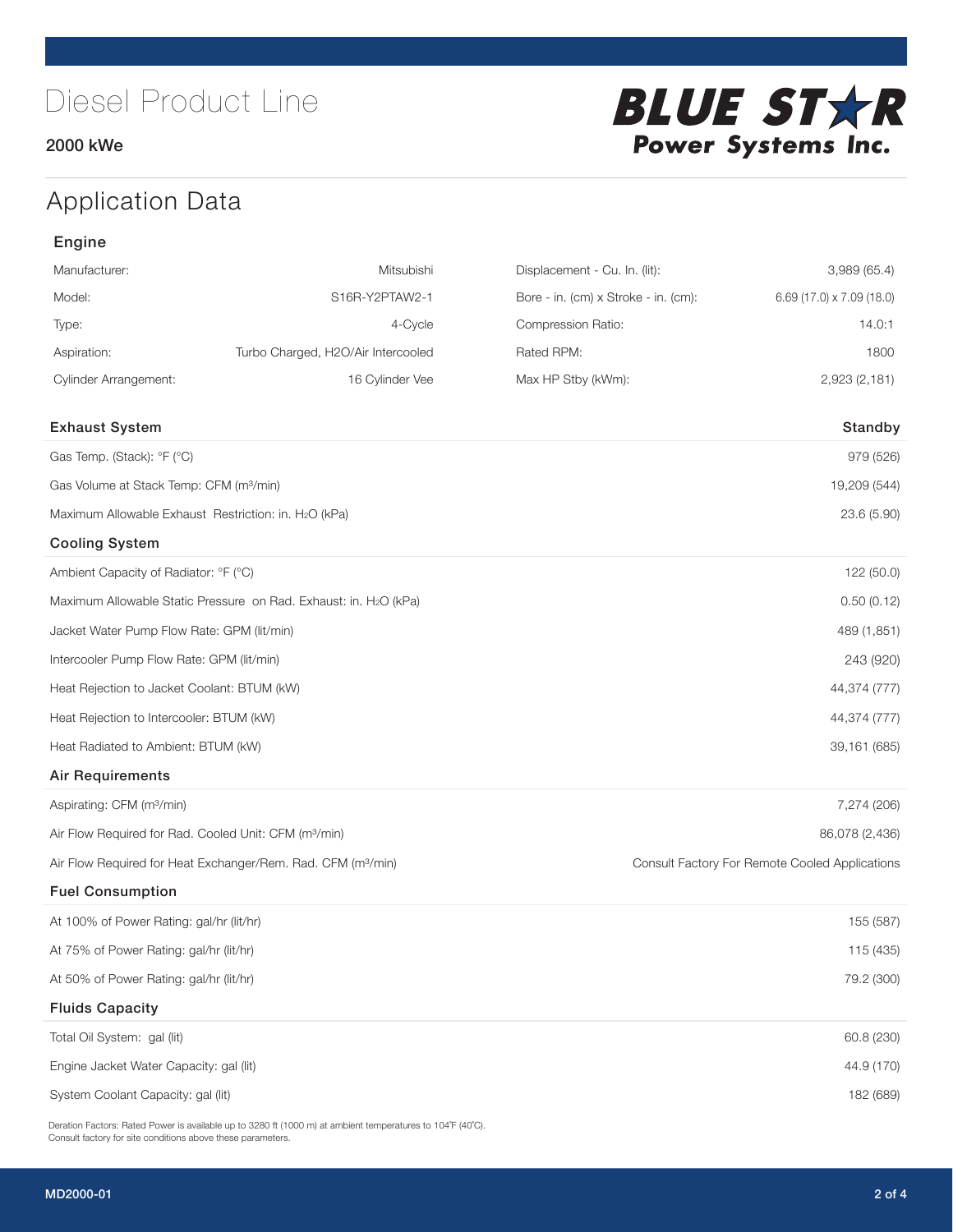# Diesel Product Line

### 2000 kWe



## DCP7310 Control Panel

#### Standard Features

- Digital Metering
- Engine Parameters
- Generator Protection Functions
- Engine Protection
- CAN Bus (J1939) ECU Communications
- Windows-Based Software
- Multilingual Capability
- Remote Communications to DSE2548 Remote Annunciator
- 8 Programmable Contact Inputs
- 10 Contact Outputs
- RS485 Communicator Interface
- cULus Listed, CE Approved
- Event Recording
- IP 65 rating (with supplied gasket) offers increased resistance to water ingress
- NFPA 110 Level 1 Compatible

# Weights / Dimensions / Sound Data

|            | L x W x H          | <b>Weight lbs</b> |
|------------|--------------------|-------------------|
| <b>OPU</b> | 244 x 89 x 135 in  | 37,725            |
| Level 1    | 282 x 110 x 145 in | 41.750            |
| Level 2    | 282 x 110 x 145 in | 41.950            |
| Level 3    | 378 x 110 x 145 in | 44,350            |
|            |                    |                   |

Please allow 6-12 inches for height of exhaust stack.

|            | No Load | Full Load |
|------------|---------|-----------|
| <b>OPU</b> | 96 dBA  | 98 dBA    |
| Level 1    | 88 dBA  | 91 dBA    |
| Level 2    | 85 dBA  | 87 dBA    |
| Level 3    | 82 dBA  | 84 dBA    |



STOP MANUAL OPTION AUTO ALARM START

.<br>[AUTO]

**BLUE STAR** Power Systems Inc.

Manual Mode Button and Indicator Sultane Mute & Lamp Test Button Mute & Lamp Test Button Mute & Lamp Test Button Configurable Button -  $\Box$  Auto Mode Button and Indicator

DIGITAL CONTROL PANEL

Module Display  $\Box$ 

 $\bullet$  $\bullet$  $\bullet$ 

 $\circledcirc$ 

Menu Navigation

Open Generator (Manual Mode Only)

Generator Breaker LED

Stop / Reset Mode Button and Indicator

 $\bullet$  $\bullet$   $\circ$   $\bullet$ 

 $\sigma$ 

՟Պ

Close Generator (Manual Mode Only)

Generator Available LED

- Start Button

 $\blacksquare$